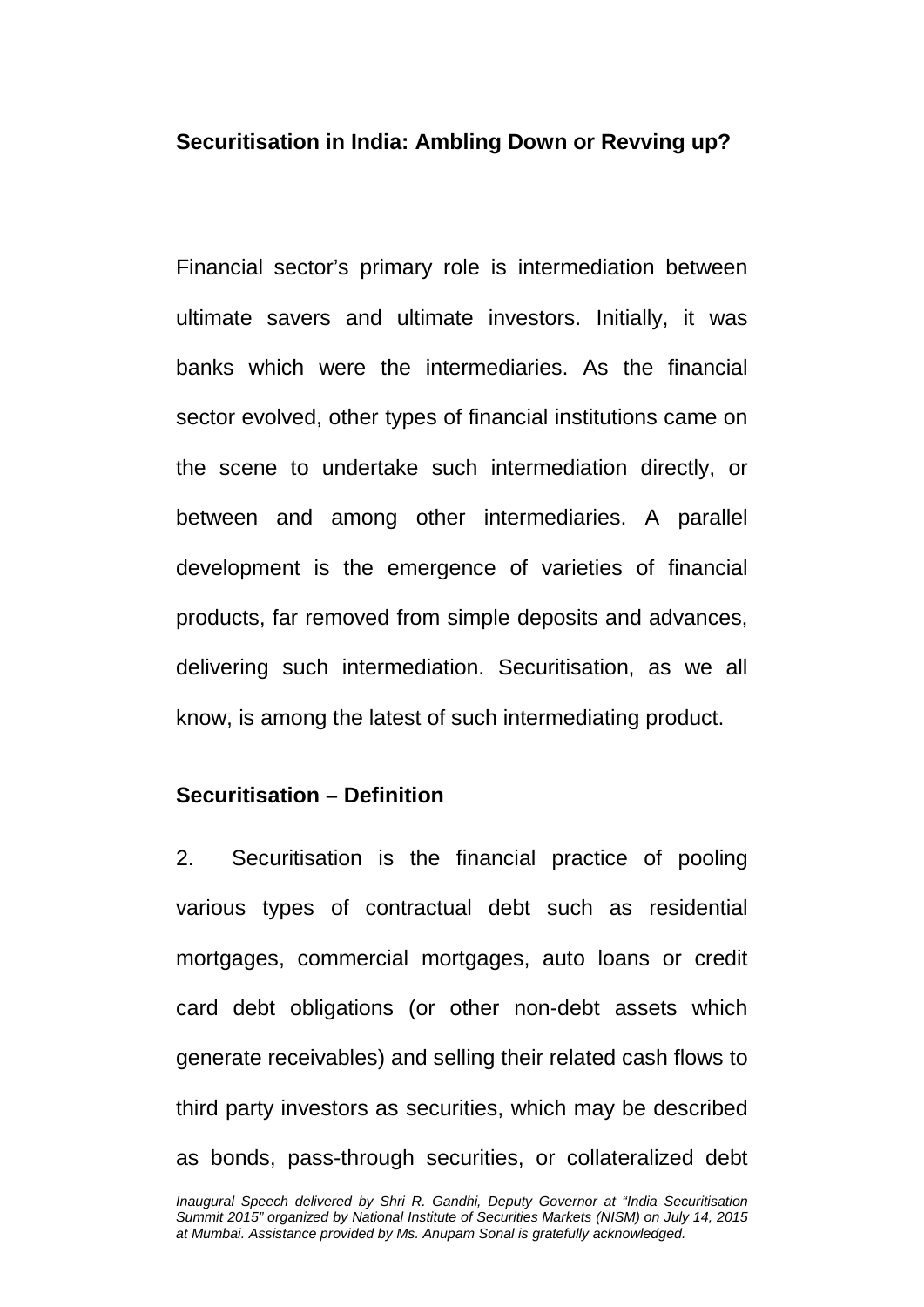obligations (CDOs). Securitisation diversifies credit markets as it breaks the process of lending and funding into several discrete steps, leading to specialisation and economies of scale.

3. Securitisation actually has two major stages. In the first stage there is sale of single asset or pooling and sale of pool of assets by the owner of the assets ("**Originator**") to a 'bankruptcy remote' special purpose vehicle ("**SPV"**) in return for an immediate cash payment, and in the second stage repackaging and/or selling of the security interests representing claims on incoming cash flows from the asset or pool of assets to third party investors by issuance of tradable debt securities.

4. Thus in a nutshell, Securitisation is the process of taking an illiquid asset, or group of assets, and through financial engineering, transforming them into a security.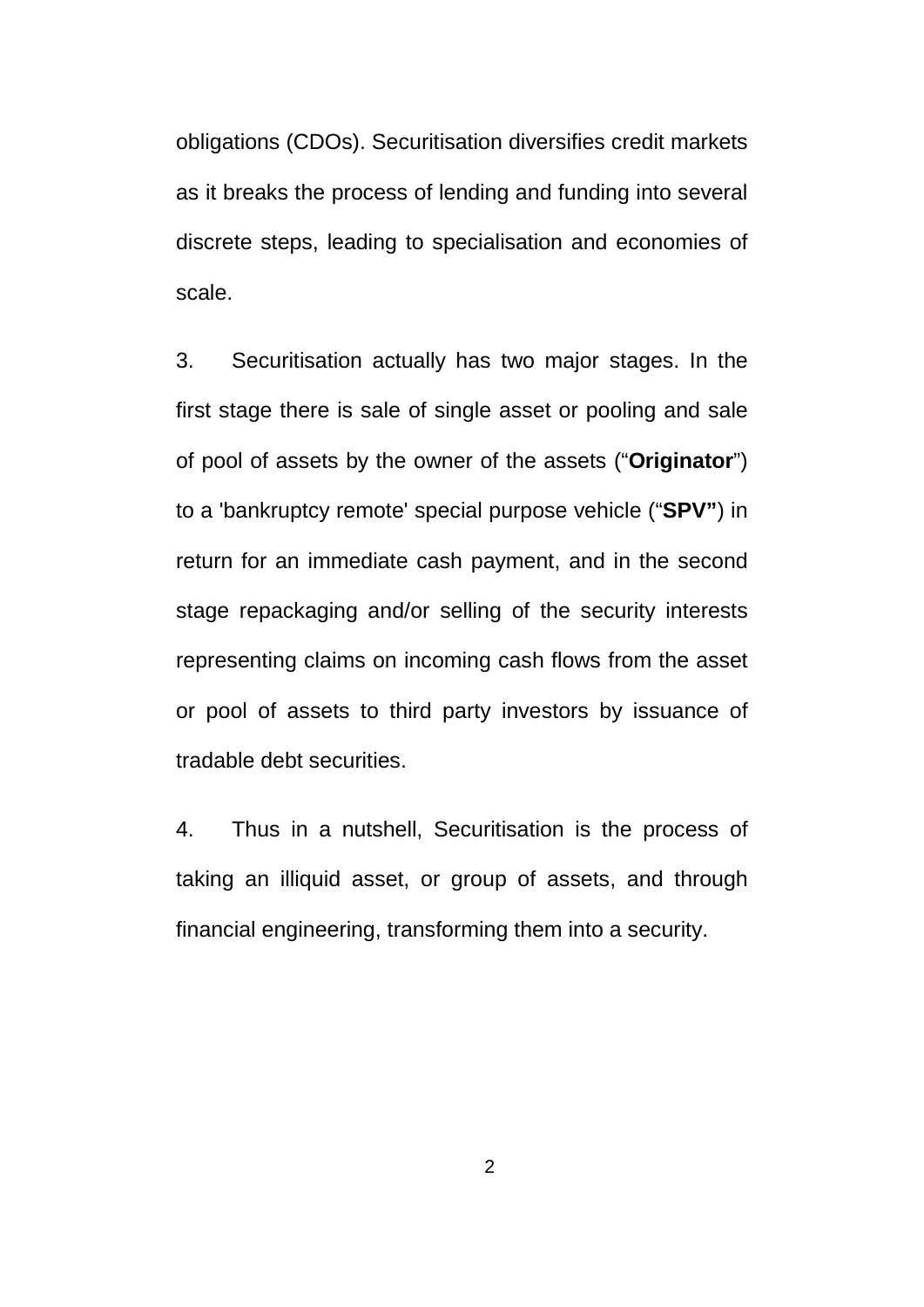### **Advantages of Securitisation**

5. Securitisation can offer a number of advantages for the stakeholders. Some of the benefits of the traditional vanilla securitisation products are as under:

## *For Originators*

- i. Securitisation frees up an originator's capital by removing the assets from the balance sheet. This way, capital is now available for origination of fresh assets with profitability potential.
- ii. Through Securitisation, an originator with a relatively lower credit rating but with better rated cash flow would be able to borrow/raise funds against such higher rated cash flows at cheaper cost.
- iii. It improves the liquidity position of the originator as the future receivables are replaced by cash.
- iv. Securitisation can be used as a potent tool for re-balancing and re-distributing risks such as credit, market or liquidity risk or risk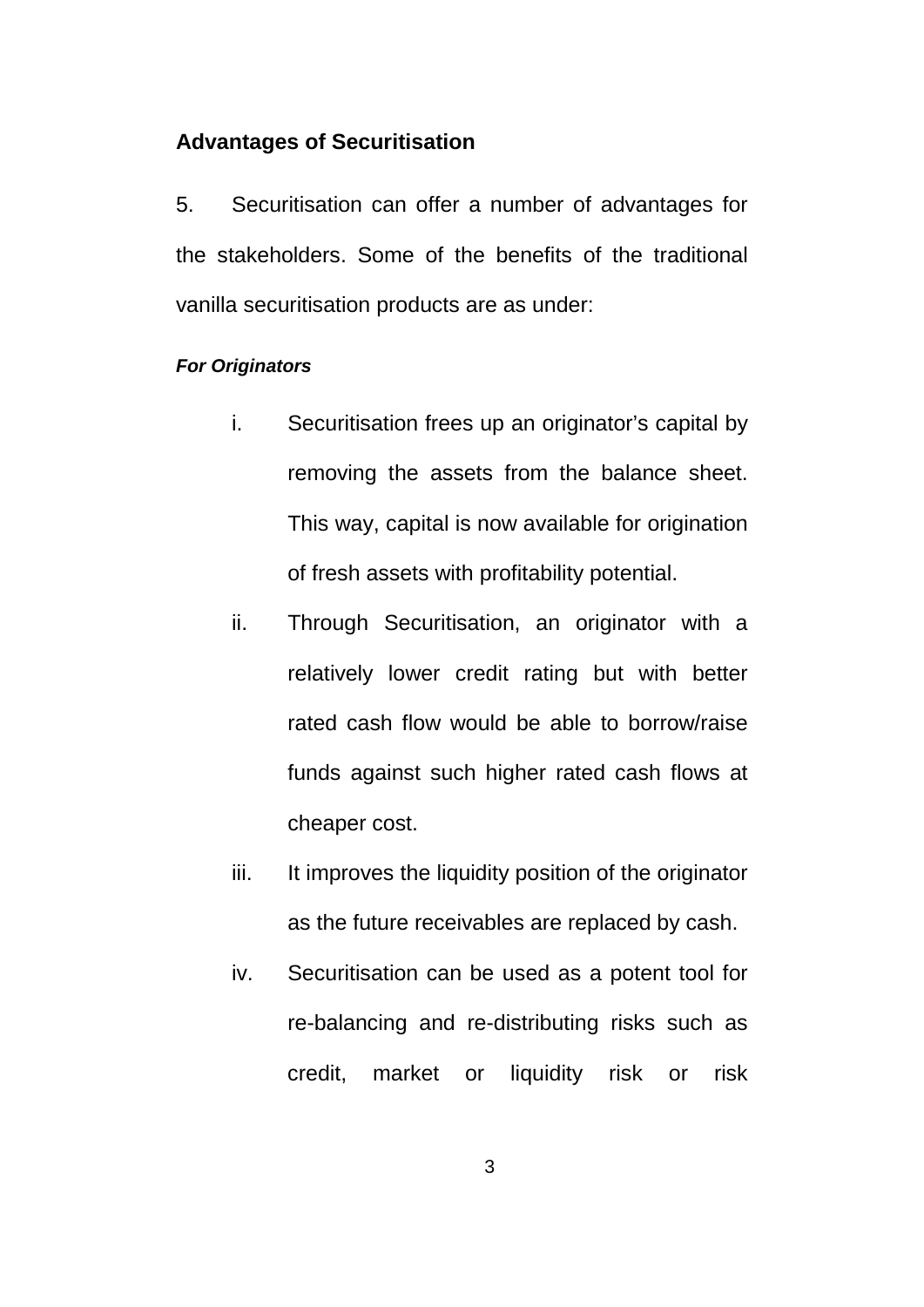concentrations on the balance sheet of the originator.

#### *For Investors*

For the investing parties, Securitisation offers different set of benefits.

- i. It provides another option for diversifying their debt portfolio.
- ii. It facilitates participation in relatively lower or higher risk portion of the cash flows, as per their own risk appetite.
- iii. High rated and credit enhanced securities add to the safety of investments as well as capital savings for the investors.
- iv. The presence of the 'Pool Servicer" provides certain additional assurance and safety.
- v. Securitisation allows flexibility in structuring the timing of cash flows to one's needs.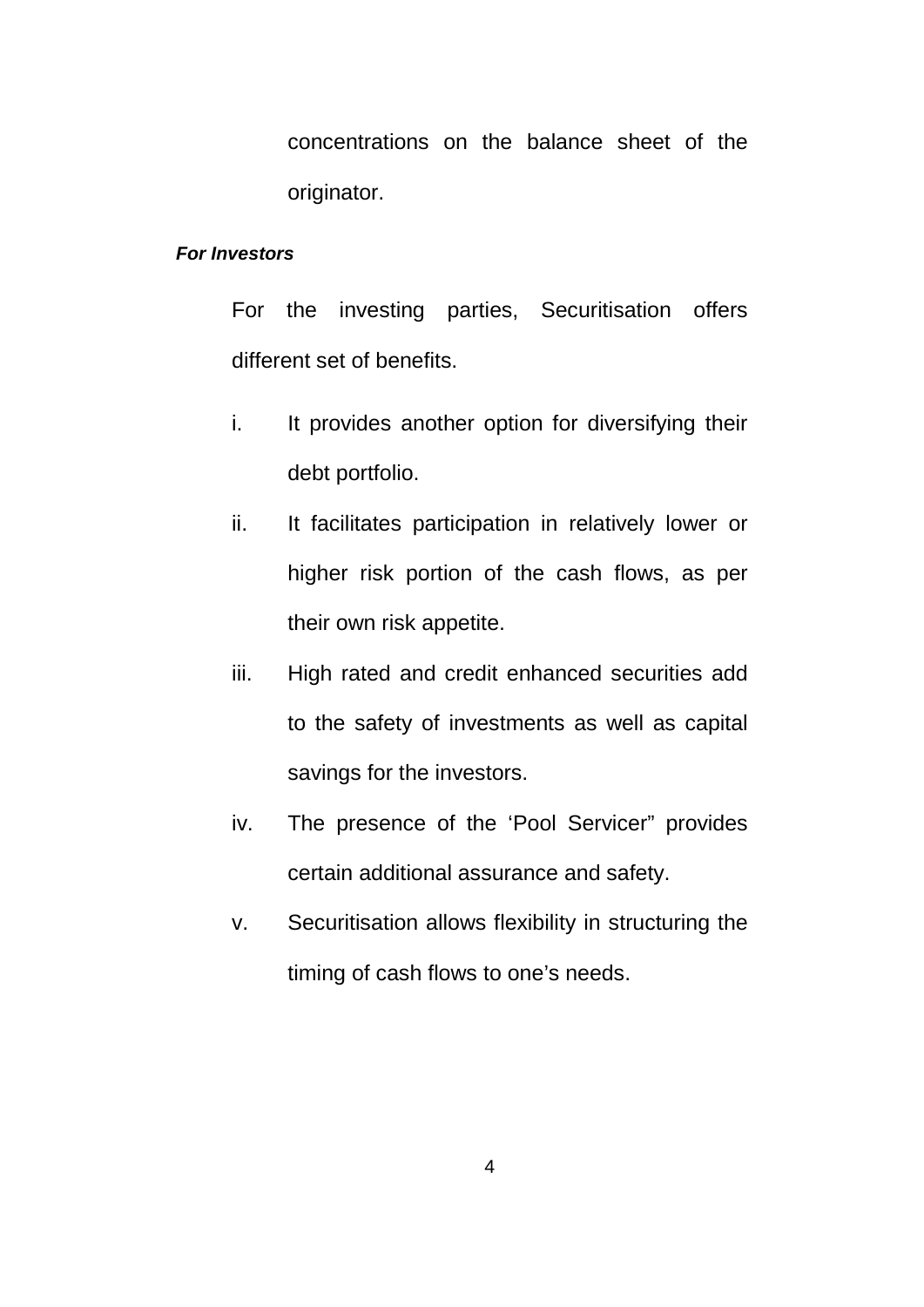#### *For Servicers, Trustees, Credit Rating Agencies and Brokers*

Securitisation offers added business opportunities and increased fee income.

### *For Financial Markets*

Securitisation provides alternate debt instruments in the financial markets and improves market liquidity. It widens the markets and allow entry to new players. It enhances return on capital, diversifies financial markets, and serves as an alternate route of funding. Securitisation diversifies credit markets as it breaks the process of lending and funding into several discrete steps, leading to specialisation and economies of scale. Securitisation improves efficiencies in financial markets through risk diversification as the risks can be bundled and hived off and distributed among counterparties better equipped to manage these risks.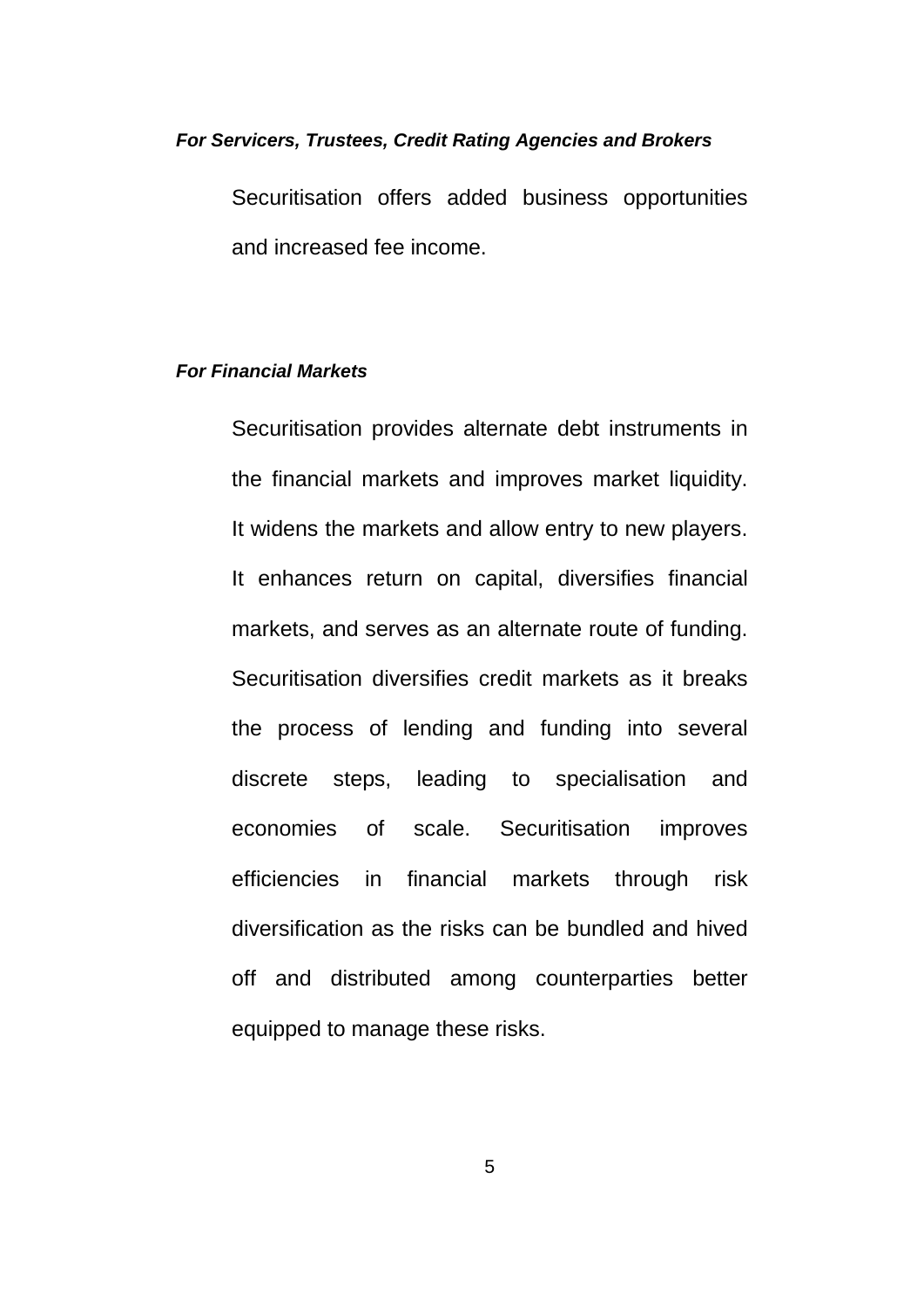#### **Regulation of Securitisation - Global initiatives**

6. Securitisation emerged in the developed nations in 1970s as a financial innovation. The regulatory ethos of those days let the innovation thrive with least regulations. However, the lessons from the great financial crisis of 2008 activated a number of initiatives by the international standard setting bodies, regulators and governments for rebuilding investor confidence in the securitisation market. These initiatives were mainly aimed at addressing the concerns on conflicts of interest created by misaligned incentives and compensation systems for securitisers or originators within the securitisation chain, address information asymmetry within the securitisation process by increasing transparency of the securitisation structure, introduce risk retention or "skin in game" requirements and more stringent disclosure requirements, enhance oversight of credit rating agencies governance and reduce regulator reliance on ratings, better align the incentives of mortgage originators with those of investors in mortgage loans, standardization of disclosure documentation, etc. The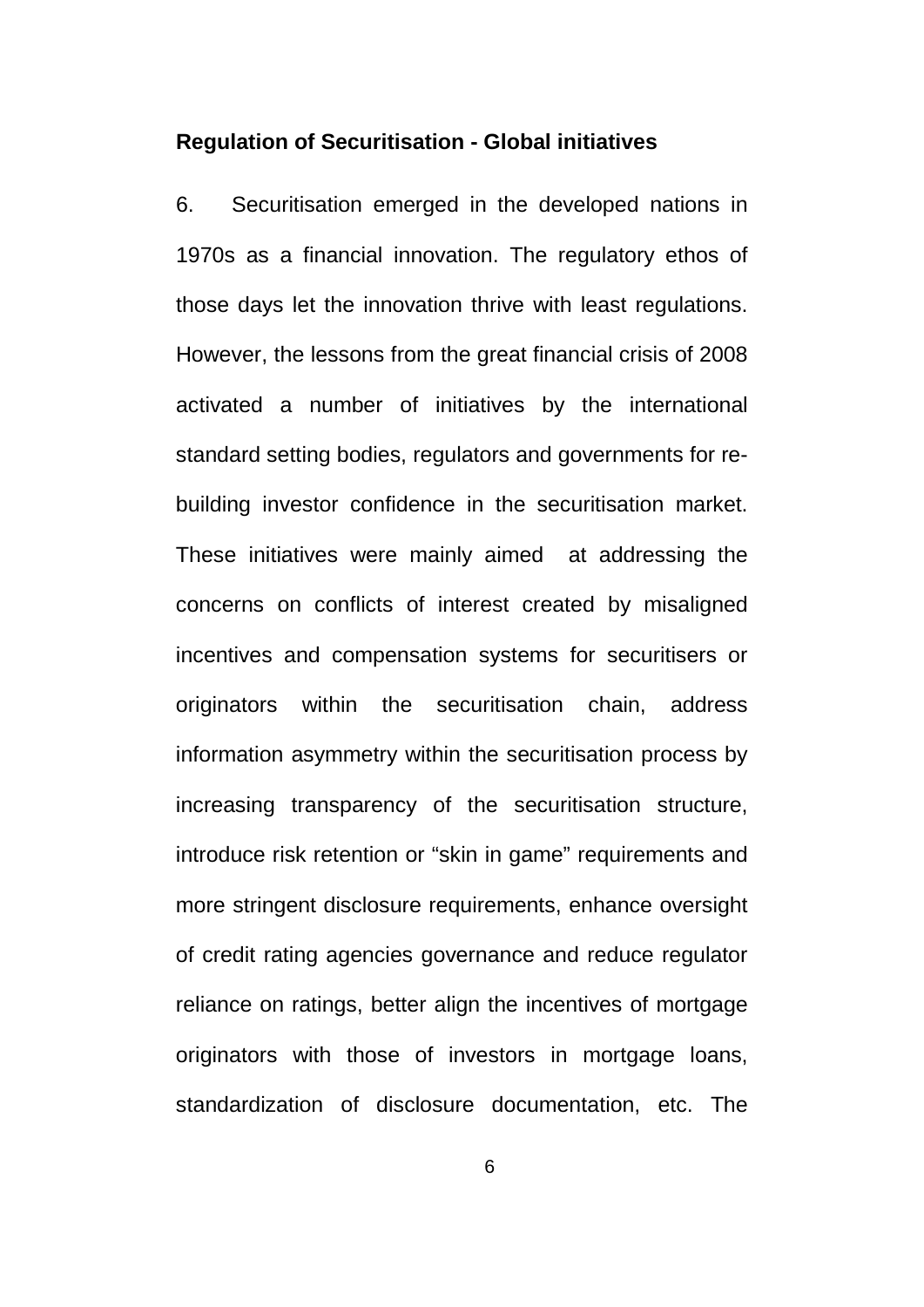foremost among these are the Basel III Standards and enhancements to the Basel II Norms by BCBS, The Dodd Frank Wall Street Reforms and Consumer Protection Act in USA, Capital Requirements Directive (CRD II) and a proposal for a Directive on Alternative Investment Fund Managers Directive (AIFMD) in the European Union, issue of Disclosure *Principles for Public Offerings and Listings* by IOSCO, and other such directives/ guidelines by G20, FSB, etc.

7. As part of the Enhancement to the Basel II Norms in July 2009, the BCBS strengthened the treatment for certain Securitisation exposures under Pillar 1 (minimum capital requirements) and introduced higher risk weights for re-Securitisation exposures to better reflect the risk inherent in these products. It also required the banks to conduct more rigorous credit analyses of externally rated Securitisation exposures. The supplemental Pillar 2 (supervisory review process) guidance addressed several notable weaknesses that were revealed in banks' risk management processes during the GFC. The areas addressed include: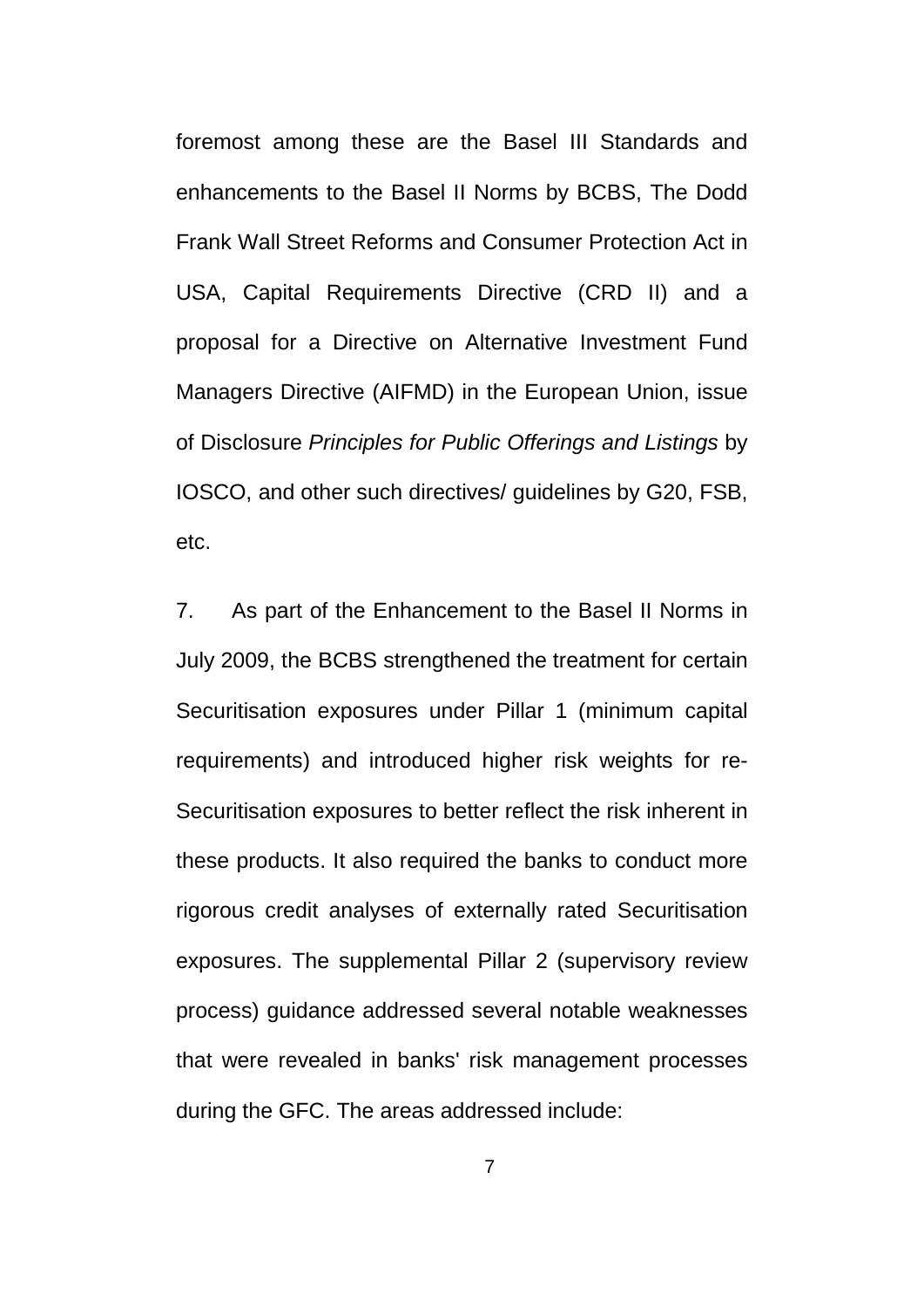- i. firm-wide governance and risk management;
- ii. capturing the risk of off-balance sheet exposures and Securitisation activities;
- iii. managing risk concentrations;
- iv. providing incentives for banks to better manage risk and returns over the long term; and
- v. sound compensation practices.

8. The Pillar 3 (market discipline) requirements have been strengthened in several key areas, including Securitisation exposures in the trading book; sponsorship of off-balance sheet vehicles; re-Securitisation exposures; and pipeline and warehousing risks with regard to Securitisation exposures.

9. Carrying forward, the BCBS has in December 2014, published revisions to address the shortcomings in the Basel II Securitisation framework and to strengthen the capital standards for Securitisation exposures held in the banking book. This framework, which will come into effect in January 2018, forms part of the Committee's broader Basel III agenda to reform regulatory standards for banks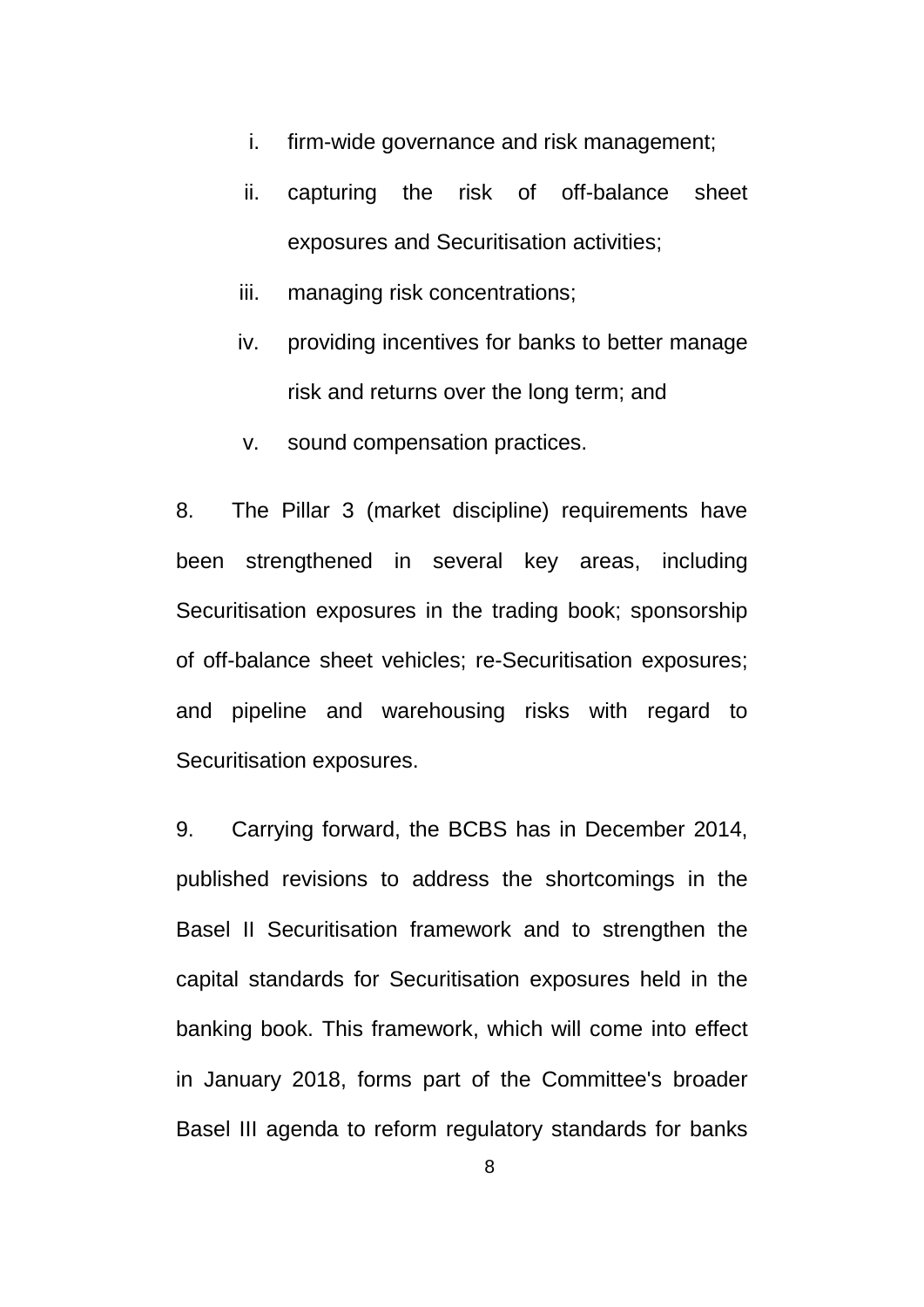in response to the global financial crisis and thus contributes to a more resilient banking sector. The most significant revisions relate to changes in:

- i. the hierarchy of approaches;
- ii. the risk drivers used in each approach; and
- iii. the amount of regulatory capital banks must hold for Securitisation exposures (i.e. the framework's calibration).

10. The revised hierarchy of approaches reduces reliance on external ratings. It also simplifies and limits the number of approaches. At the top of this hierarchy is the Internal Ratings-Based Approach, which banks may use if their supervisors have approved their use of internal models. This is followed by the External Ratings-Based Approach - where credit ratings are permitted to be used in the jurisdiction - and the Standardized Approach. Additional risk drivers, notably an explicit adjustment to take account of the maturity of a Securitisation's tranche, have been introduced.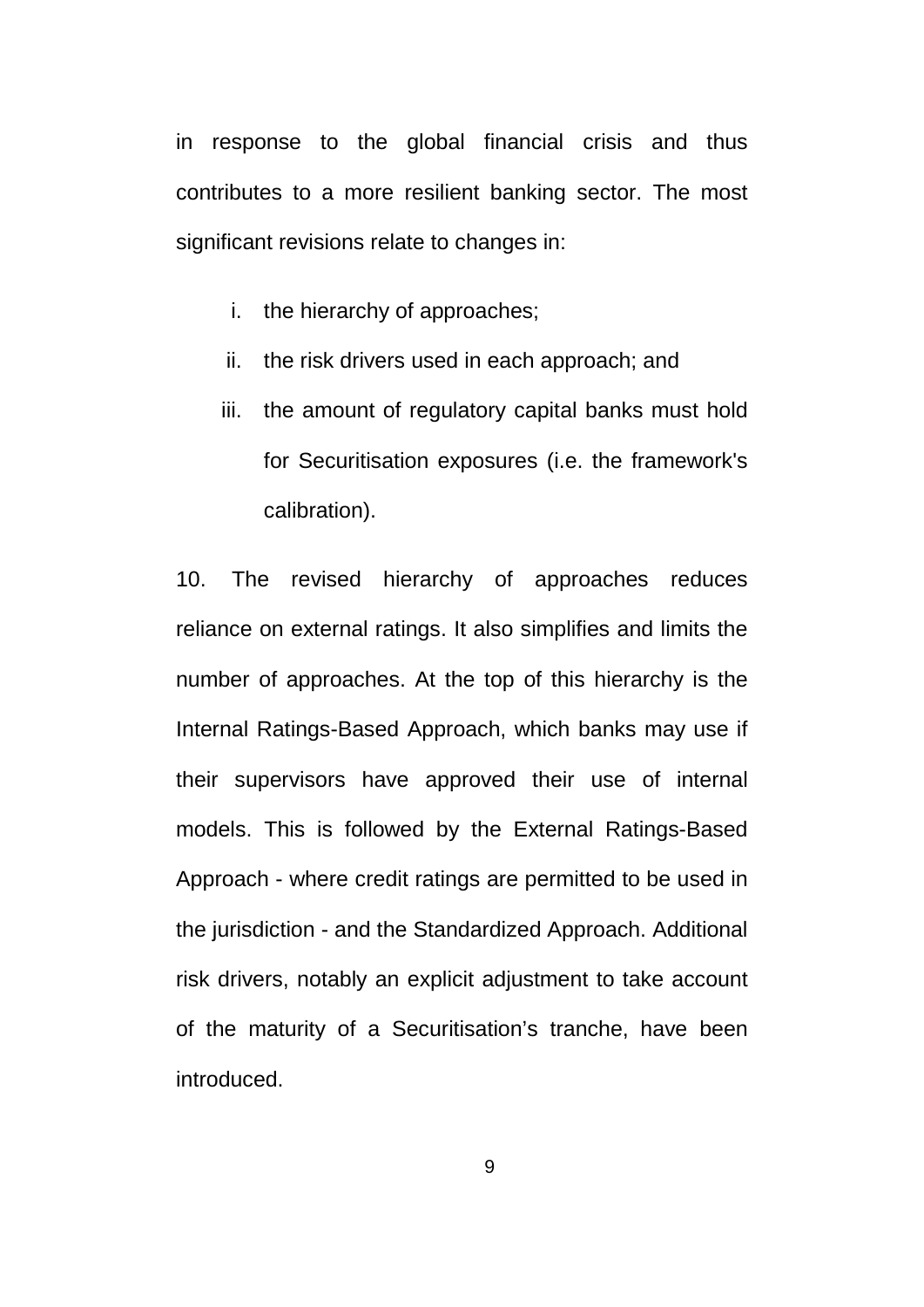11. Recently, a joint BCBS-IOSCO Task Force on Securitisation Markets (TFSM) undertook a review of securitisation markets in order to identify the factors that may be hindering the development of sustainable securitisation markets. TFSM has identified 14 criteria for introduction of Simple, Transparent and Consistent (STC) Securitisation structures which, if satisfied, could indicate that a securitisation transaction possesses minimal level of simplicity, transparency and consistency. The consultative document on criteria to identify STC securitisations was published for comments in December 2014 along with revised capital framework for securitisations.

## **Early Regulation of Securitisation in India**

12. There is no comprehensive single regulatory framework for the securitisation market per se. In effect, only the financial sector has a clear framework for participating in securitisation.

13. The recommendations of the High Level Committee on Corporate Debt and Securitisation (Chairman: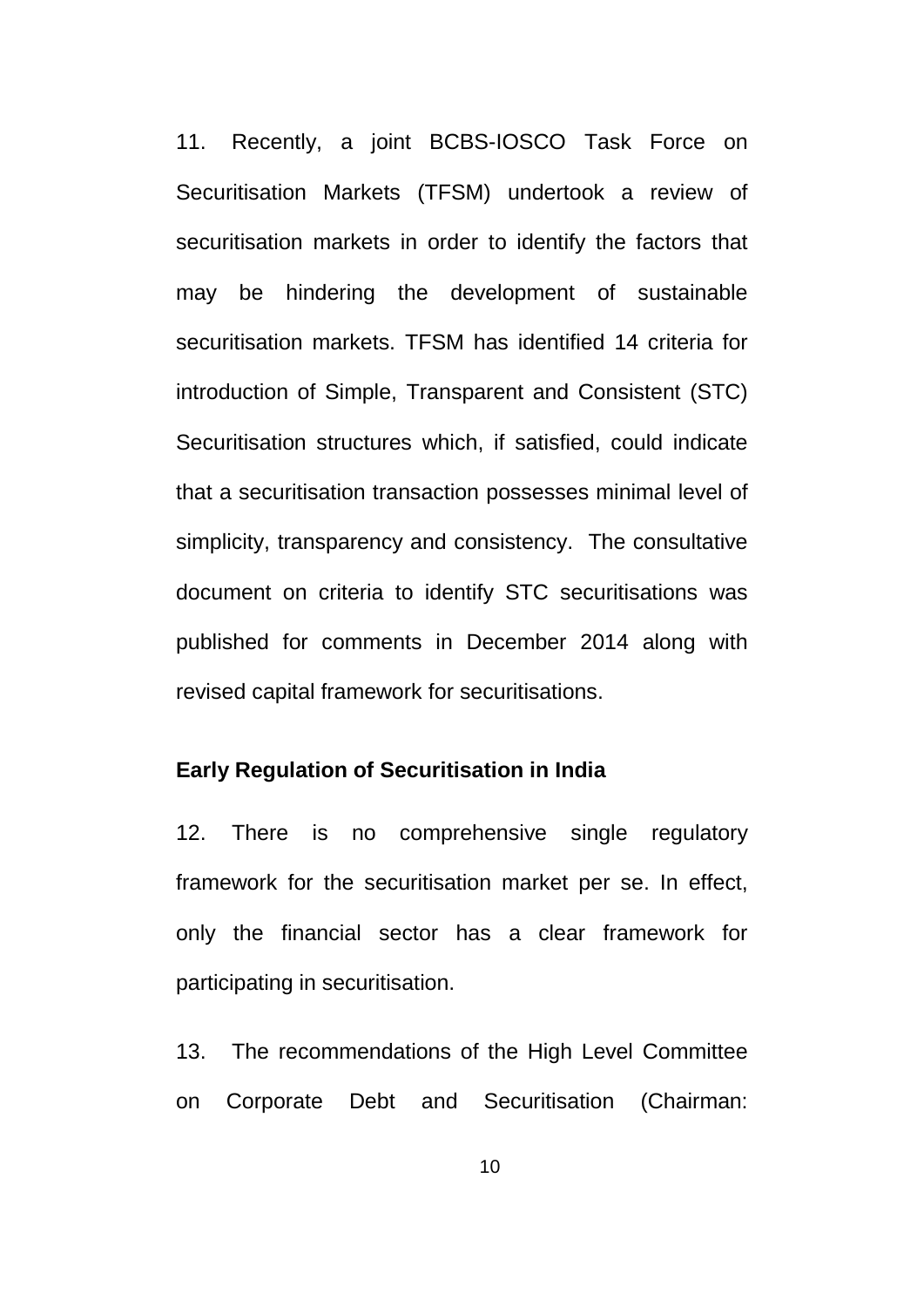Dr.R.H.Patil) in 2005 proved to be the turning point towards the development of the corporate debt and securitisation market.

14. The Reserve Bank accepted several of its recommendations and in February 2006, issued guidelines for securitisation of standard assets by Banks, FIs and NBFCs. These guidelines provided the regulatory framework for several critical aspects of securitisation.

15. In 2007, the Securities Contracts (Regulation) Act 1956 was amended in 2007 to include "securitised instruments" in the definition of "securities". The amendment has paved the way for listing and trading of securitised debt on stock exchanges.

16. Consequently, the Securities and Exchange Board of India (SEBI) released draft regulations for "Public Offer and Listing of Securitised Debt Instruments" in June 2007 which is yet to be formalised. However, these guidelines envisage a very different transaction structure compared to current market practices.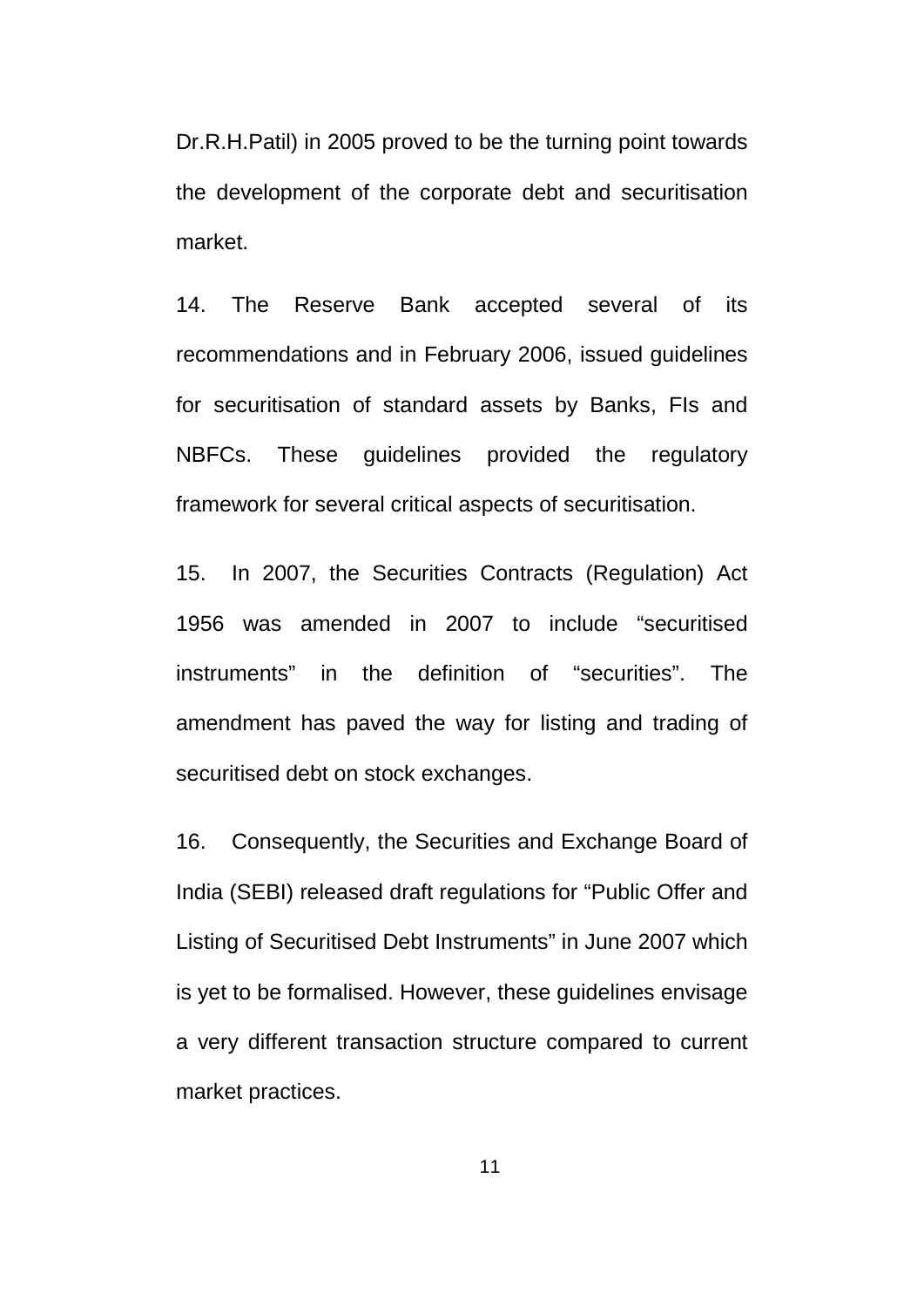17. Earlier, the enactment of the Securitisation and Reconstruction of Financial Assets and Enforcement of Security Interests Act, 2002 (SARFAESI Act 2002) enabled securitisation of the non-performing assets of Banks, which could sell off their NPAs to asset reconstruction companies registered with RBI. The SARFAESI Act also laid the framework to the constitution of asset reconstruction companies (ARCs) specialising in securitising distressed assets purchased from banks.

## **Role of the Reserve Bank of India in regulation of Securitisation**

18. The Reserve Bank of India (RBI) is the regulator of the major players in the Indian financial system (banks, financial institutions and NBFCs) and has to ensure that financial intermediaries engage in Securitisation prudently.

19. The Reserve Bank issued the first set of comprehensive guidelines applicable to banks, financial institutions and non-banking financial companies (NBFCs) on Securitisation in India way back in February 2006. The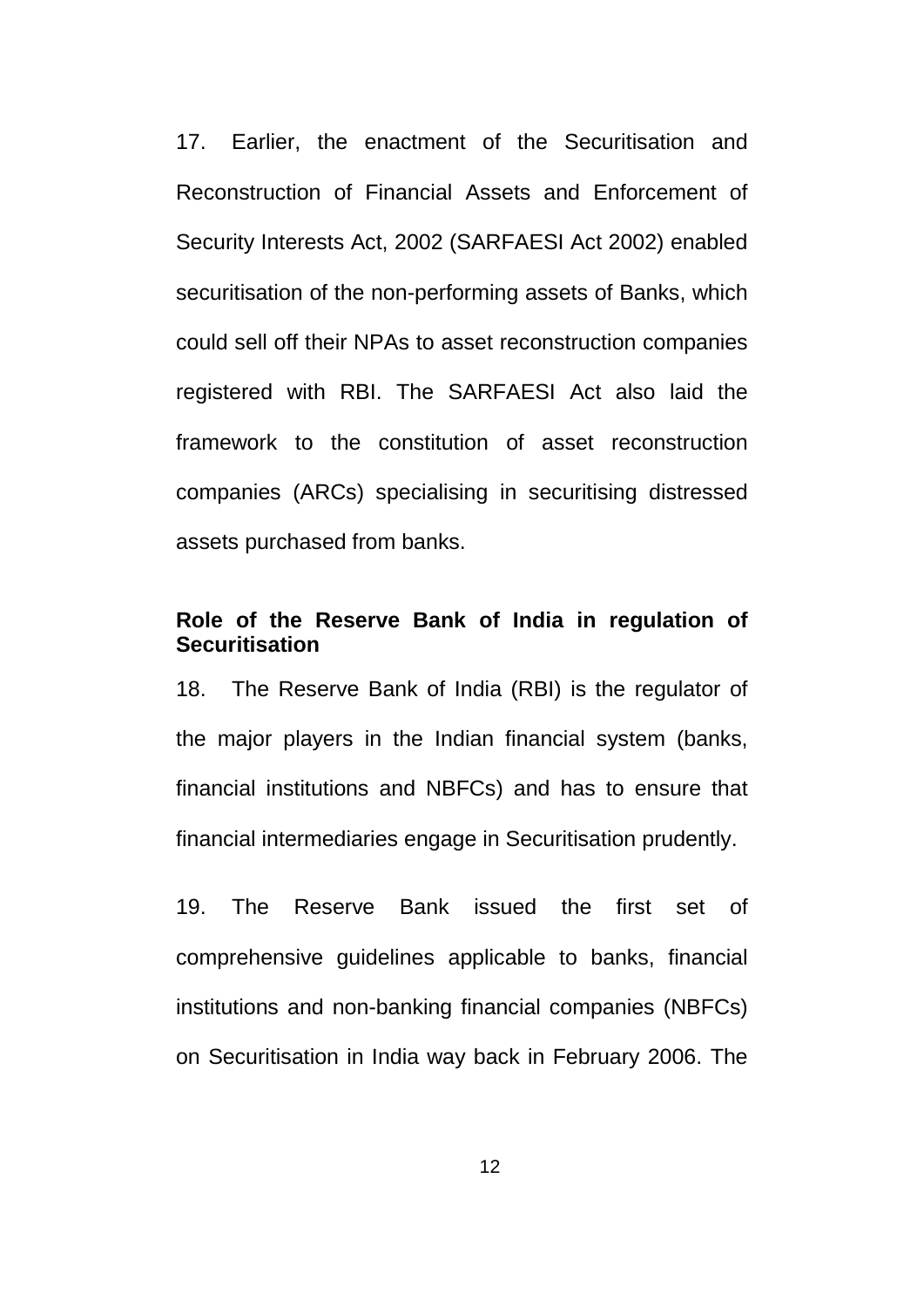guidelines covered following aspects relating to Securitisation transactions:

- Broad definitions on important securitisation related concepts such as securitisation, SPV, bankruptcy remote, credit enhancement, first loss facility, liquidity facilities, service provider and underwriting facilities.
- Prescribed detailed 'true sale' criteria and criteria to be met by originators and SPVs. Some important criteria included that originators should not indulge in market making on securities issued by SPV, originators shall not invest in more than 10% of securities issued by SPV, securities cannot have any put option, etc.
- Detailed policy for originators and third parties on provision of credit enhancements, liquidity support/ facilities, underwriting facilities, servicing arrangements, etc.
- Capital adequacy norms for Credit Enhancement First loss credit enhancement is deducted from 13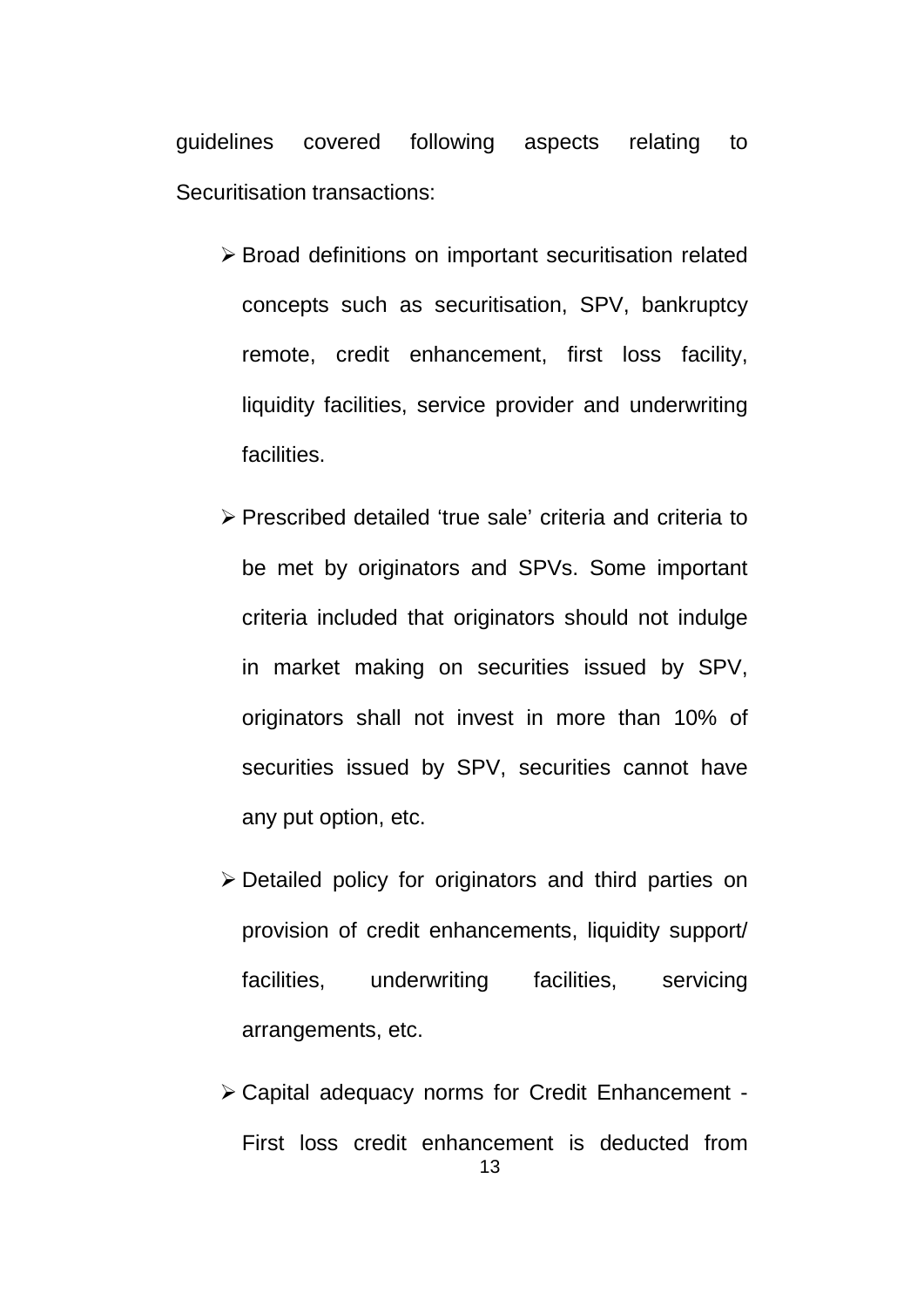capital and second loss facility is risk weighted according to the rating. Credit enhancement cannot be withdrawn/ reduced by the provider throughout the life of the transaction except to cover the losses suffered by SPV.

- $\triangleright$  Prudential Norms for investment in the securities issued by SPVs.
- Accounting treatment for securitisation transactions - An important feature was that profit / premium arising on account of sale should be amortised over the life of the securities issued or to be issued by the
- Due diligence framework for securitisation transactions and disclosures to be made by the SPVs/ Trustee and originators.

SPV.

20. Based on the lessons learnt from the global financial crisis on Securitisation and with a view to develop an orderly and healthy securitisation market, the RBI guidelines of February 2006 were reviewed and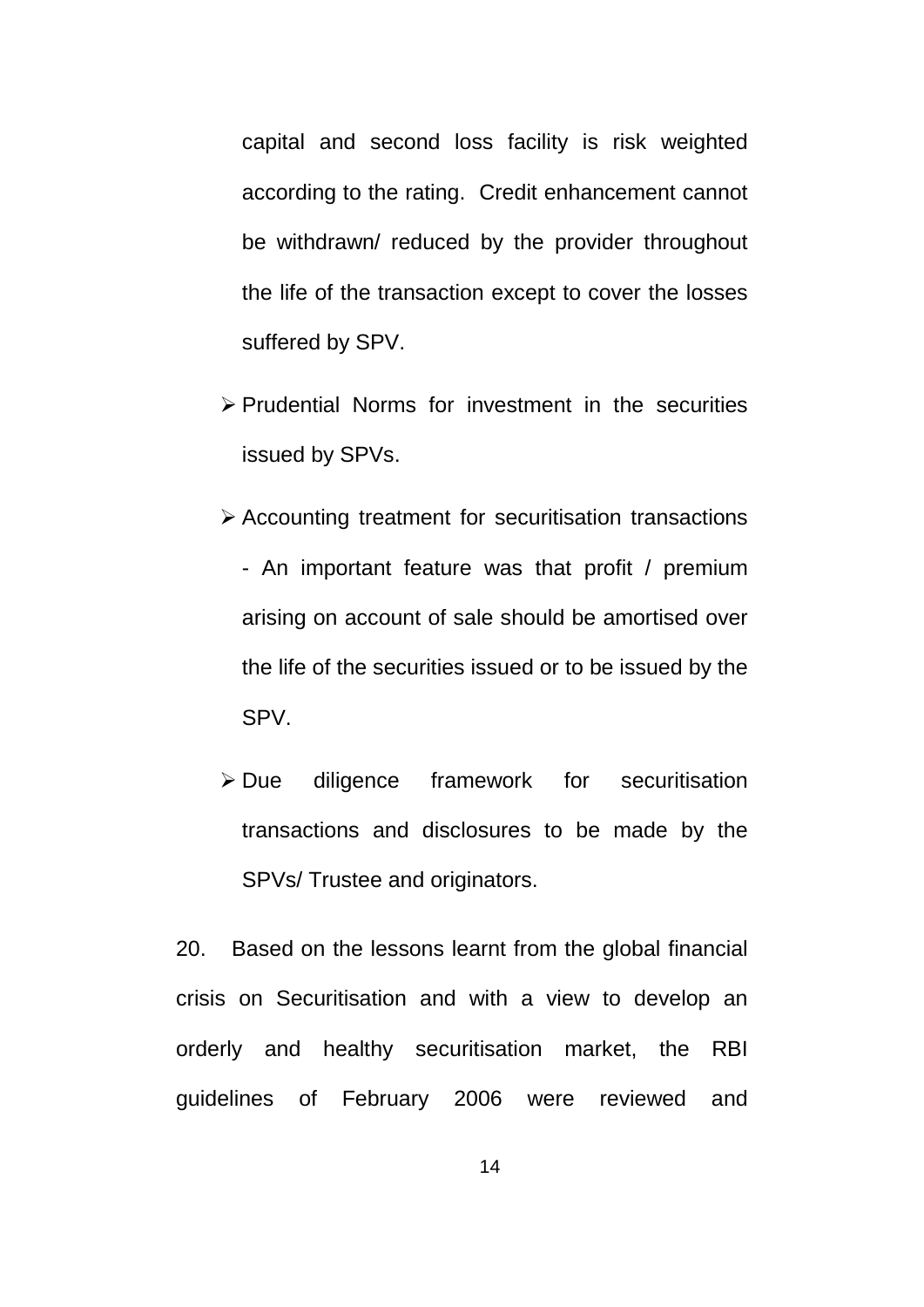enhancements to the guidelines issued in May 2012. While the securitisation framework in India had been reasonably prudent, certain imprudent practices had reportedly developed like origination of loans with the sole intention of immediate securitisation and securitisation of tranches of project loans even before the total disbursement was complete, thereby passing on the project implementation risk to investors. In view of the same and in accordance with the on-going international work on Securitisation, another important objective of the enhancements was to ensure greater alignment of the interests of the originators and investors and retention of 'skin in the game' by the originators. These guidelines also covered prudential treatment for transfer of assets through direct assignment of cash flows and underlying securities, if any. The important features of the May 2012 guidelines are as follows:

 $\triangleright$  Prescription of the Minimum Holding Period (MHP): Minimum Holding Period varies from 3 months to 12 months depending upon the tenor of the loan and repayment frequency and is defined in terms of 15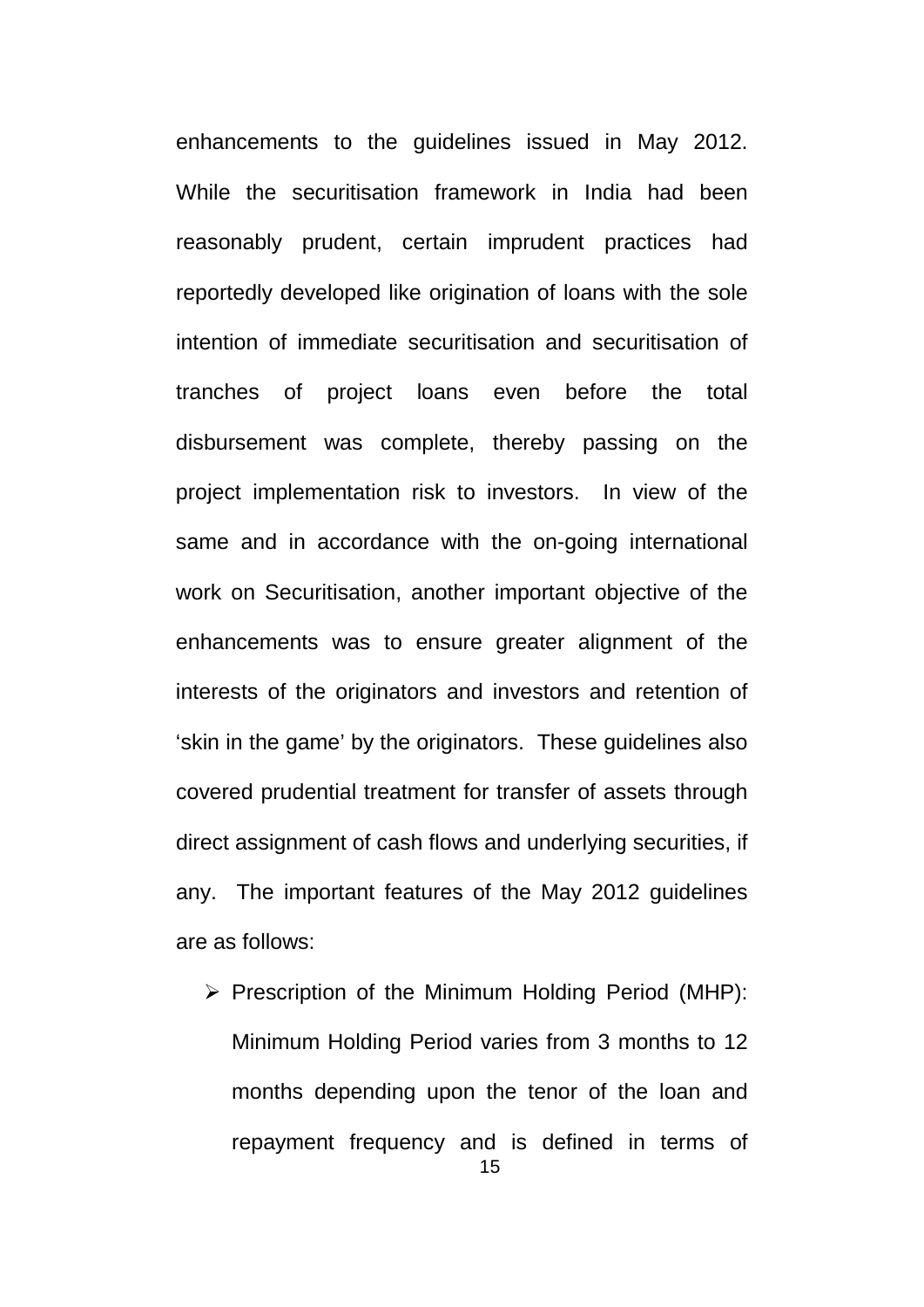number of installments paid. The criteria governing determination of MHP reflect the need to ensure that i) the project implementation risk is not passed on to the investors and ii) a minimum recovery performance is demonstrated prior to securitisation to ensure better underwriting standards.

- ▶ Prescription of Minimum Retention Requirement  $(MRR) - 5$  % for loans up to 24 months and 10% for loans of tenor beyond 24 months. The MRR is primarily designed to ensure that the originating banks have a continuing stake in the performance of securitised assets so as to ensure that they carry out proper due diligence of loans to be securitised.
- $\triangleright$  'True sale criteria' made applicable to assignment transactions also.
- $\triangleright$  Liberalised recognition of cash profit received allowed in view of the mitigation of concerns on 'Originate to Distribute' models.
- $\triangleright$  Disclosures requirements were strengthened and due diligence expectations were elaborated.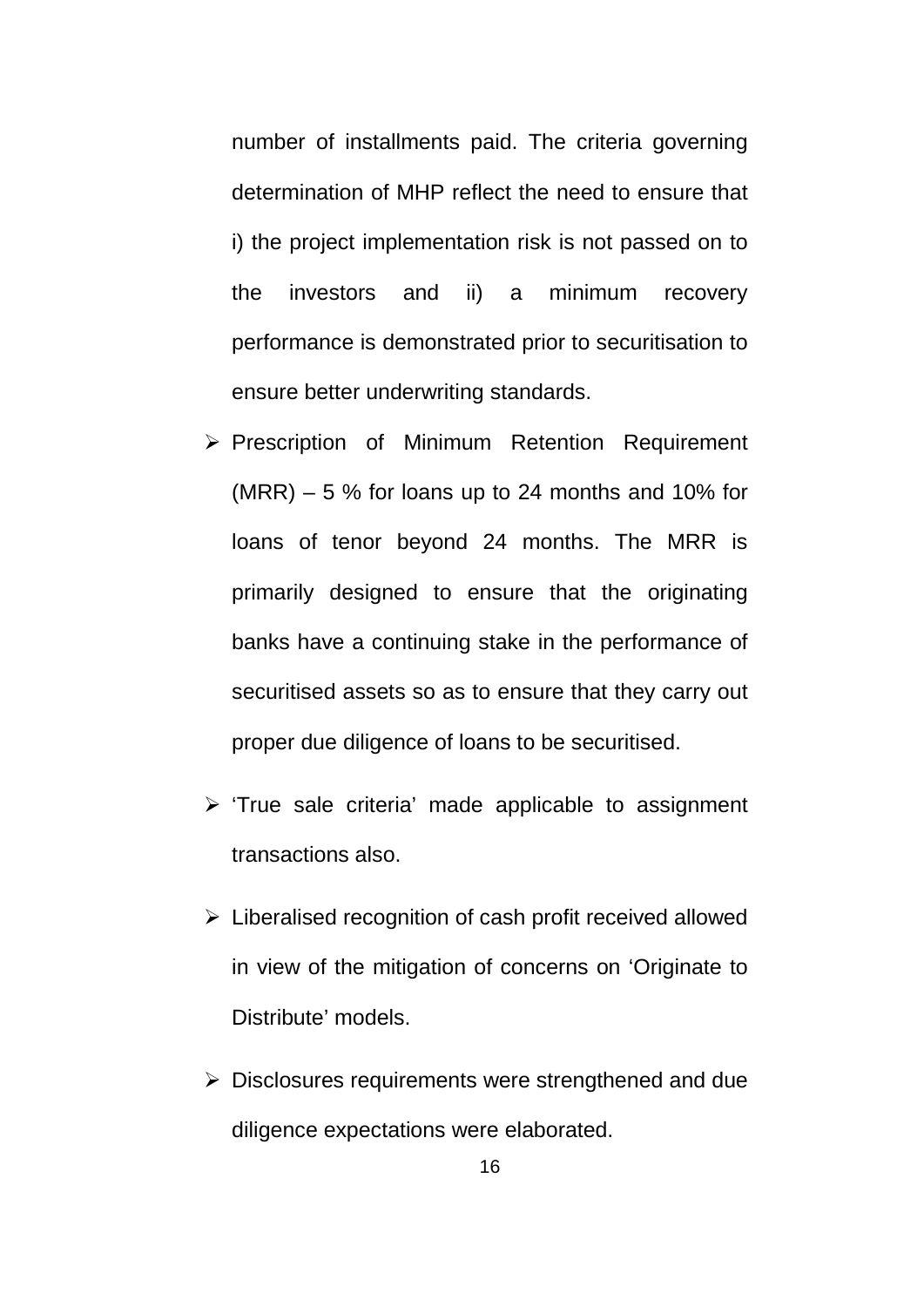- $\triangleright$  Stress testing requirements were laid for banks/FIs/ NBFCs in respect of their Securitisation positions. The factors for stress tests could include rise in default rates in the underlying portfolios in a situation of economic downturn, rise in pre-payment rates due to fall in rate of interest or rise in income levels of the borrowers leading to early redemption of exposures, fall in rating of the credit enhancers resulting in fall in market value of securities (Asset Backed Securities/ Mortgage Backed Securities) and drying of liquidity of the securities resulting in higher prudent valuation adjustments, etc.
- $\triangleright$  Outsourcing of credit decision is not allowed.
- $\triangleright$  In case of non-compliance with the guidelines, as applicable to originators, no capital relief will be available for originators. For investors, in case of non-compliance with guidelines as applicable to investors, the asset will be risk weighted at 1111% (revised to 1250% in March 2015).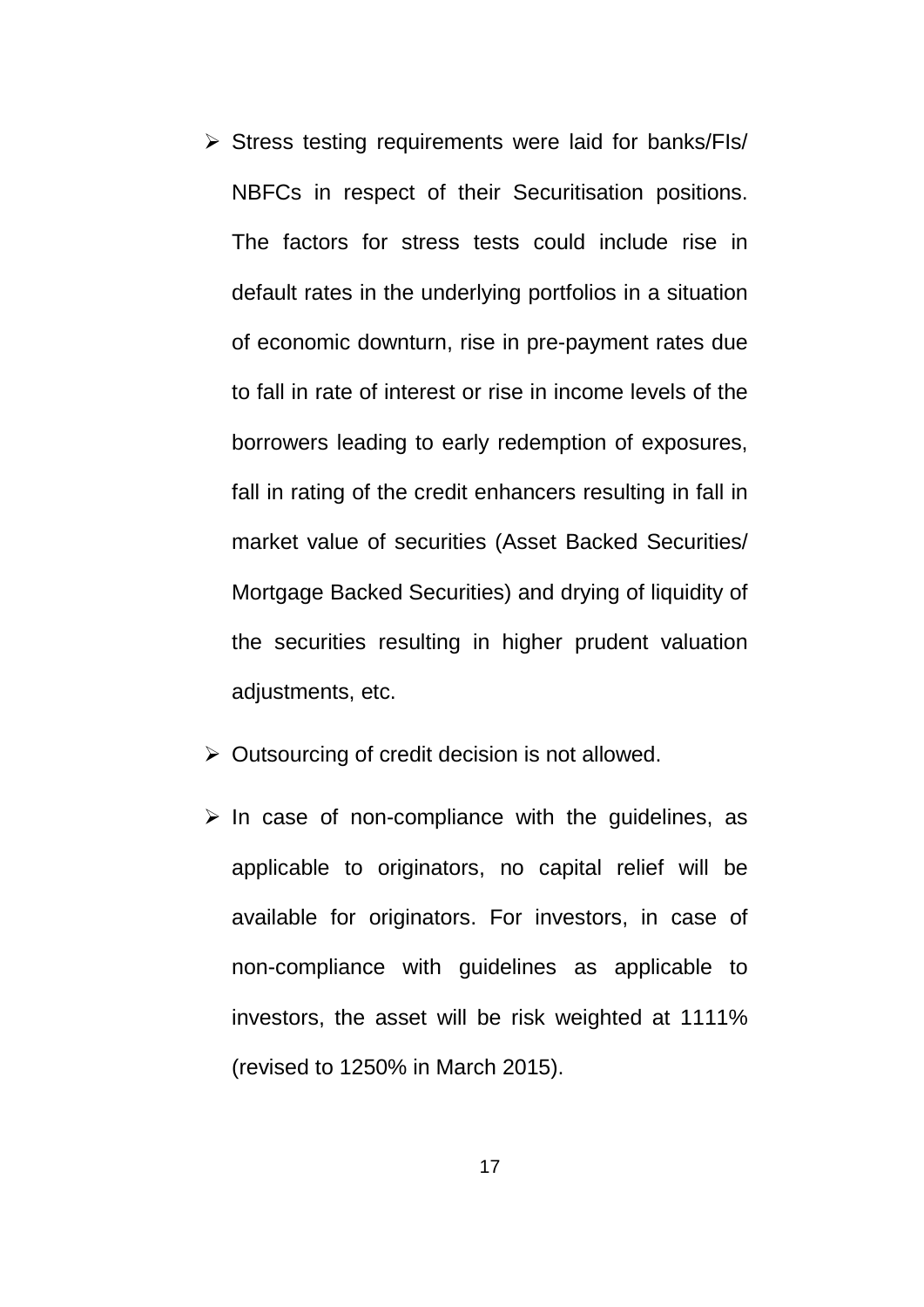- Certain forms of Securitisation transactions / structures are not allowed - Complex structures such as Re-Securitisation and Synthetic Securitisation is not allowed. Revolving credit facilities cannot be securitized / assigned. Single asset Securitisation are not allowed – as they do not fit into the definition of Securitisation. Securitisation / assignment of loans where both interest and principal are due only at maturity are not allowed  $-$  as it is not possible to assess the repayment track record.
- $\triangleright$  Credit enhancement is not allowed in case of assignment transactions – as the assignment deals are generally carried out among two financial institutions. It is expected that the purchasing institution will do its own due diligence while acquiring assets rather than relying on credit enhancement.

# **Indian Securitisation market and transaction volumes**

21. The Indian market is still at a nascent stage driven as it is by the needs for meeting priority sector lending targets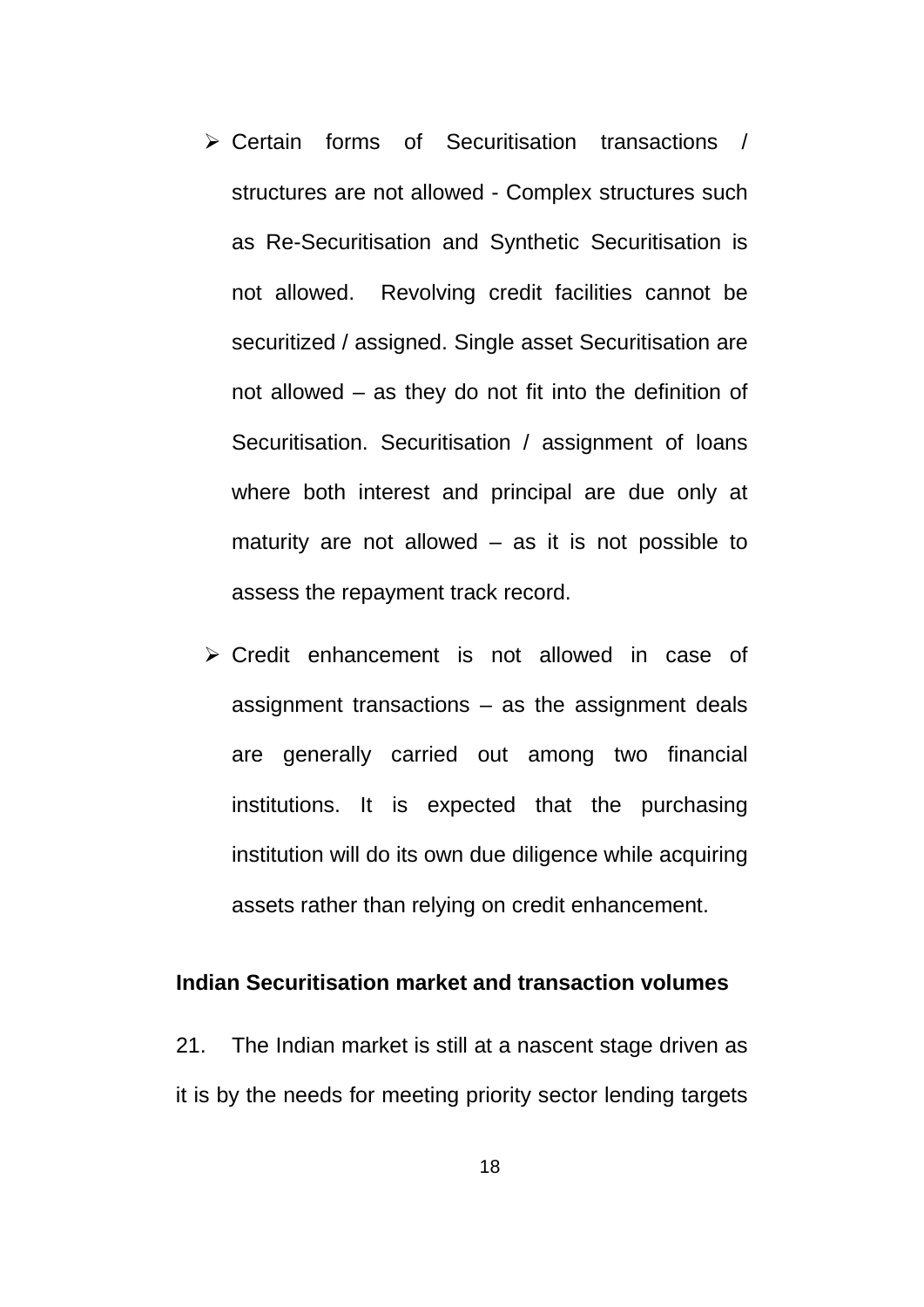by banks. The band of originators and investors is narrow with NBFCs as the main originators and banks as investors. Public Sector Banks are mostly absent. Asset backed securitisation (ABS) is the largest securitisation class in India, driven by retail loan portfolio of banks. NBFCs like the Asset Finance Companies (AFC) operating in the SME and Transport financing segments and Micro Finance Institutions (MFI) are very active as originators. Though the market had begun since the year 2000, the GFC obviously has its repercussions in Indian market as well. It is reported that the Indian Securitisation market which reached a high of  $\bar{\tau}$  63,730 crore by March 2008 dwindled down to  $\bar{\tau}$  28,800 crore in by March 2014.

22. The micro finance companies play a larger role mainly due to their PSL underlying pools. Another positive development witnessed in recent years is the preference for multiple tranche products as against single tranche structures. Another encouraging factor is the preference for the lower rated senior tranches by the investors. It is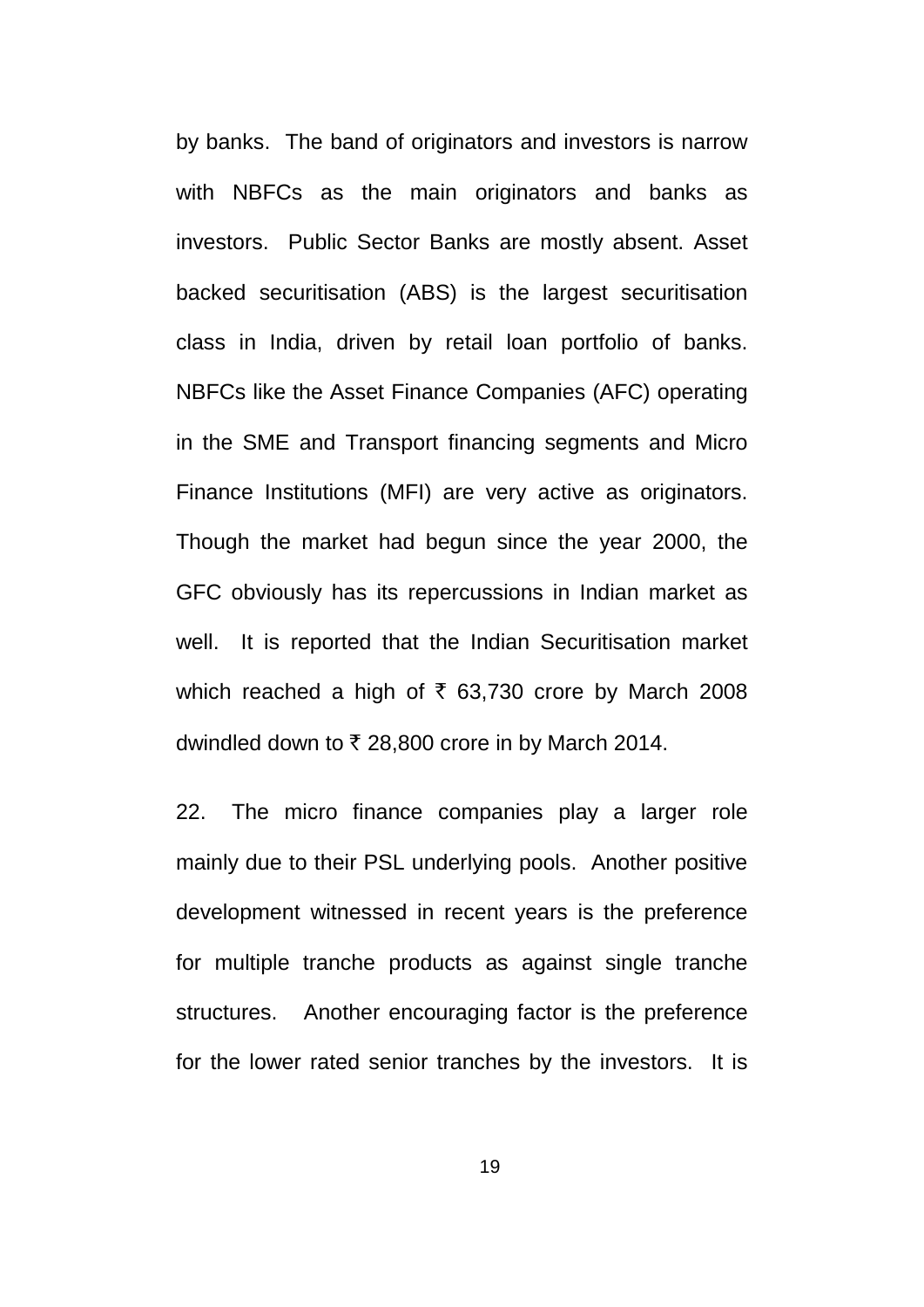reported that during the financial year 2014, the number of AAA ratings at initiation dropped from 45% in 2012 to 26%.

23. Insurance, Pension and Mutual Funds can play an important role in the Indian securitisation market as they can invest long term and at the same time have the risk appetite, capacity and expertise for taking exposures to the lower tranches. However, the Pension Funds are not allowed to invest in securitisation PTCs and Insurance companies are allowed to invest in high investment grade AAA securities only. MFs are still hesitant to invest in the securitised papers due to past pending court cases as well as lack of clarity on the tax implications for their investments. In the Finance Bill 2013, Mutual Funds were exempted from application of the Distribution Tax imposed on securitisation SPV's.

# **Low Appetite for Securitisation in Indian financial market**

24. The appetite for Securitisation in India has been on the lower side; it is used largely to meet priority sector lending targets by banks as investors, NBFCs being the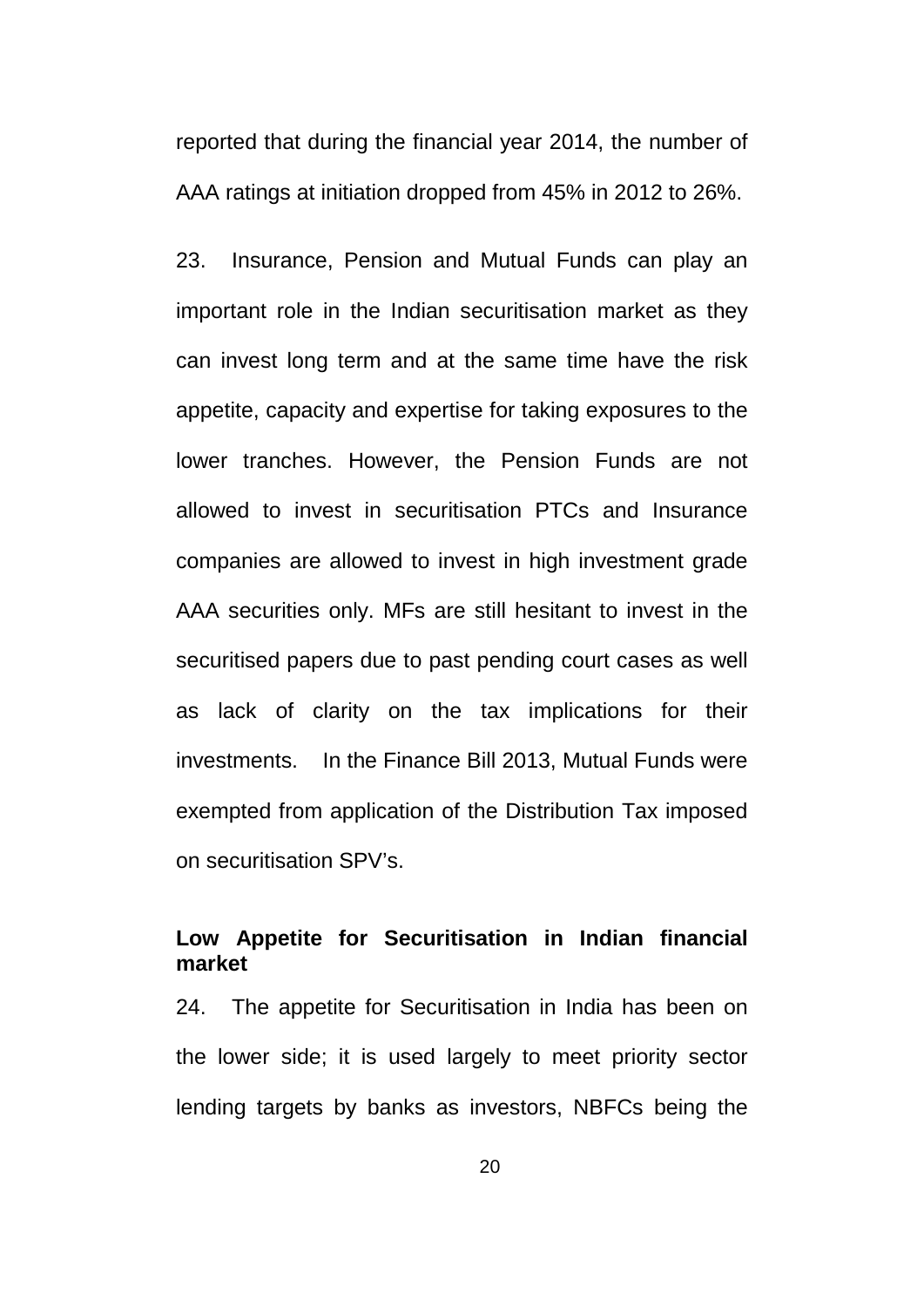originators. This low appetite can be ascribed to several factors, including legal, taxation and stamp duty issues.

25. Recently, we undertook an informal and quick survey of the securitisation market in India. The primary objective was to assess the issues facing the market along with the reasons for poor take off in securitisation as a risk transfer and liquidity enhancing product. The sample survey included originators, investors, third party liquidity and credit enhancement providers, servicers and arrangers, SPVs / trustees, credit rating agencies, etc. The major issues highlighted by the participants related to disclosures, low demand for Long Tenor Receivables, lack of Investor base, absence of Secondary market besides the Taxation, Stamp Duty and Legal aspects including Foreclosure Laws.

# **The way forward – Ambling Down or Revving Up**

26. Though significant progress has been made in reconfiguring Securitisation markets in the aftermath of the global financial crisis, the task of ensuring that these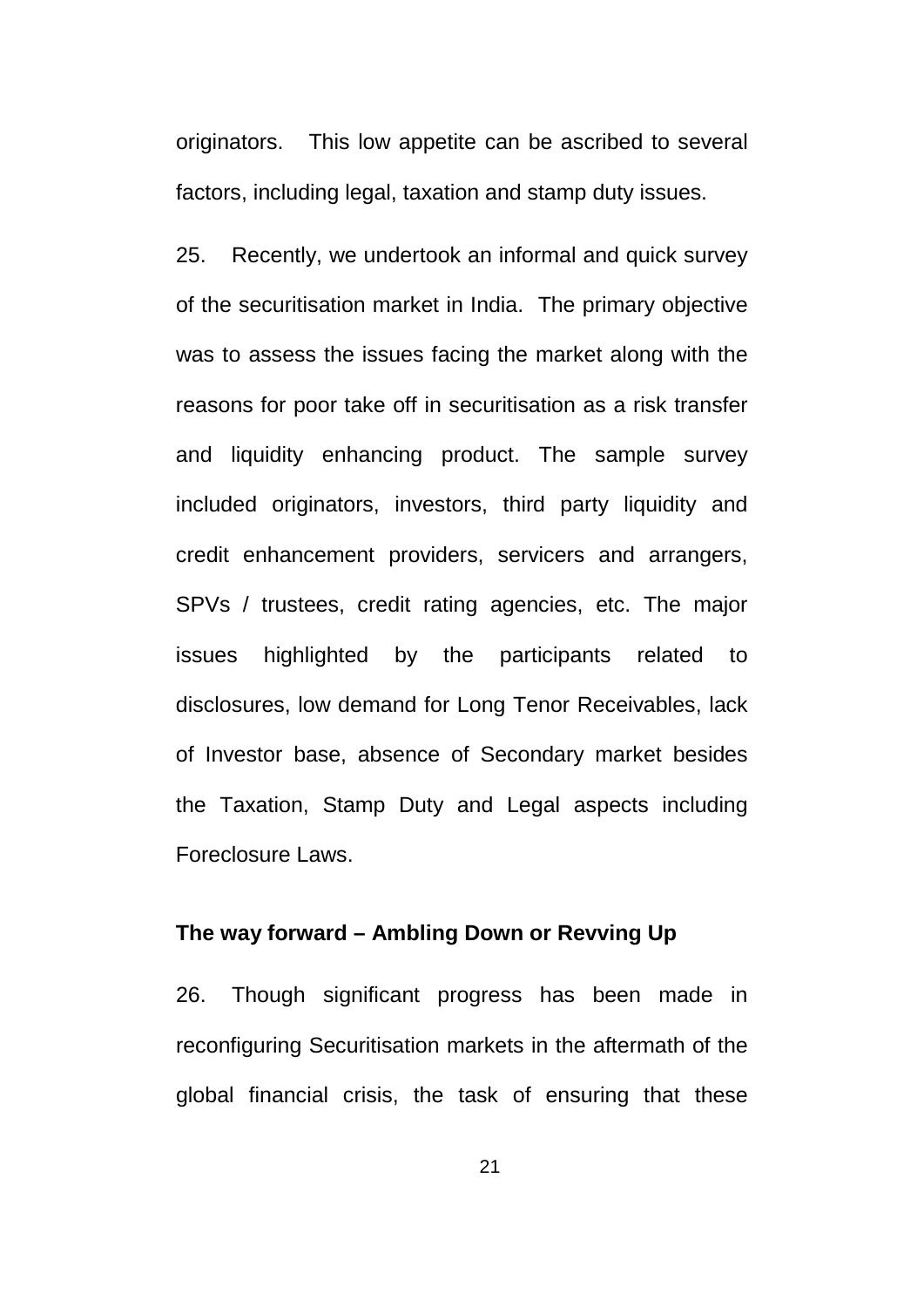markets contribute to economic growth and financial stability is unfinished.

27. In this context, we must note that fingers are pointed at the regulatory framework itself. It is alleged that the regulations are conservative, and inhibit the growth of the segment. The restrictions on assignments, the prohibition of re-securitisation, the restrictions on the insurance and pension funds, the restrictive first-loss provisions, the restrictive credit enhancement provisions etc. are mentioned as impediments. With tax related disincentives driving away investors like Mutual funds, and even banks, the critics say the Indian Securitisation market can only be ambling forward.

28. I beg to differ. In my opinion, the Indian Securitisation Market is raring to go. Let me explain.

29. Firstly, the priority sector obligations will continue to be a good reason for securitisation. While the upcoming Priority Sector Lending Certificates (PSLC) can kind of dent the market, there will still be need for diversification of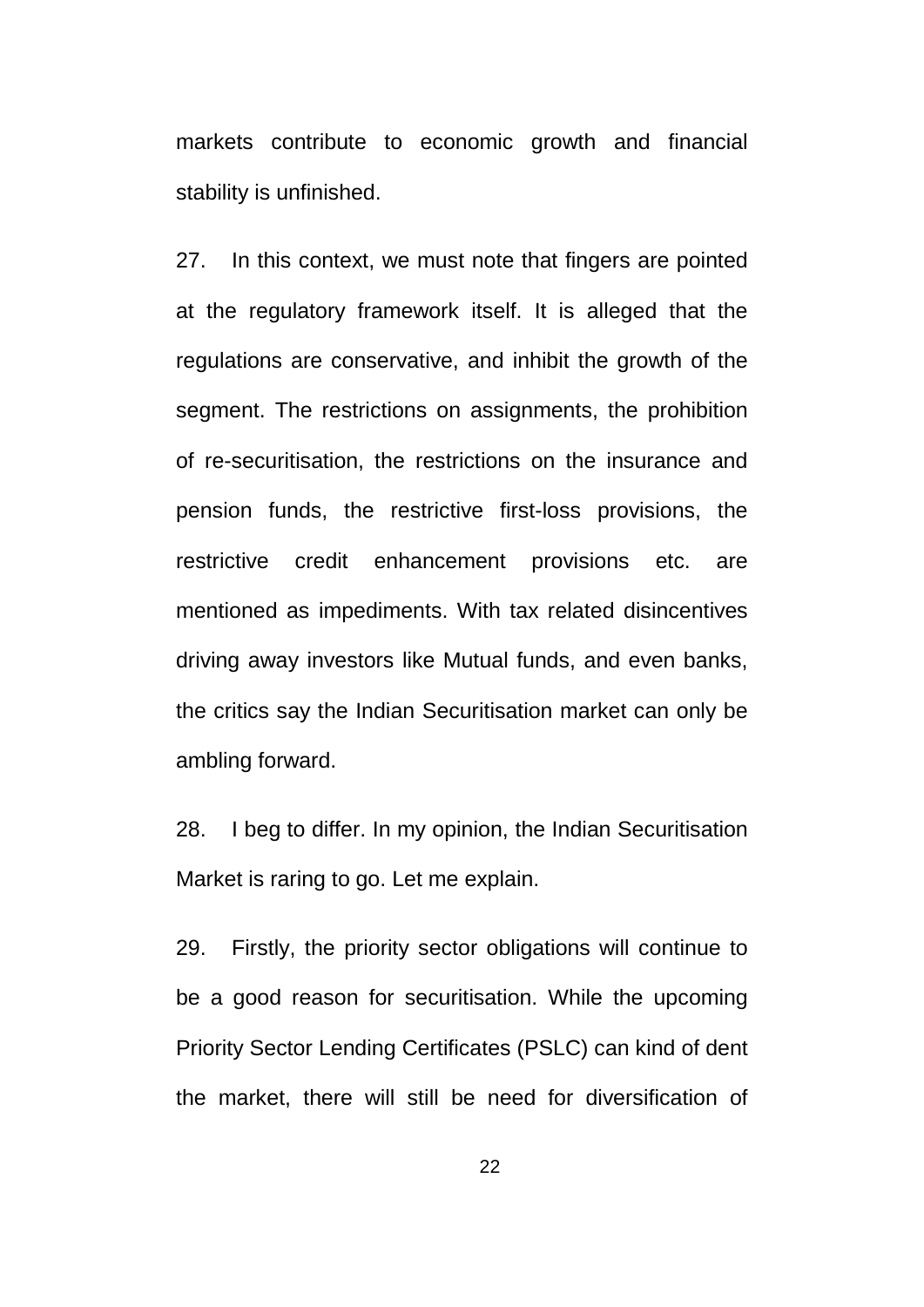portfolios and hence the Securitisation will still have its place.

30. Secondly, the NBFCs, be they Asset Finance Companies specialising in SME financing or transport financing, or be they MFIs or Housing Finance Companies (HFC), their USP is their capacity to originate loans and advances in sectors where the main stream banks have least penetration. They have comparative advantage and to leverage that they will have good opportunities in resorting to Securitisation.

31. Thirdly, the new set of differentiated banks, the Small Finance Banks, whose major portfolio will be small loans, will resort to securitisation for diversifying their balance sheet. In all likelihood, they are unlikely to build capacity in large sized lending and will resort to build diversified portfolio of large credit through Securitisation.

32. Fourthly, given recent experience relating to the stress and non-performance of infrastructure finance and project finance, questions have been raised about the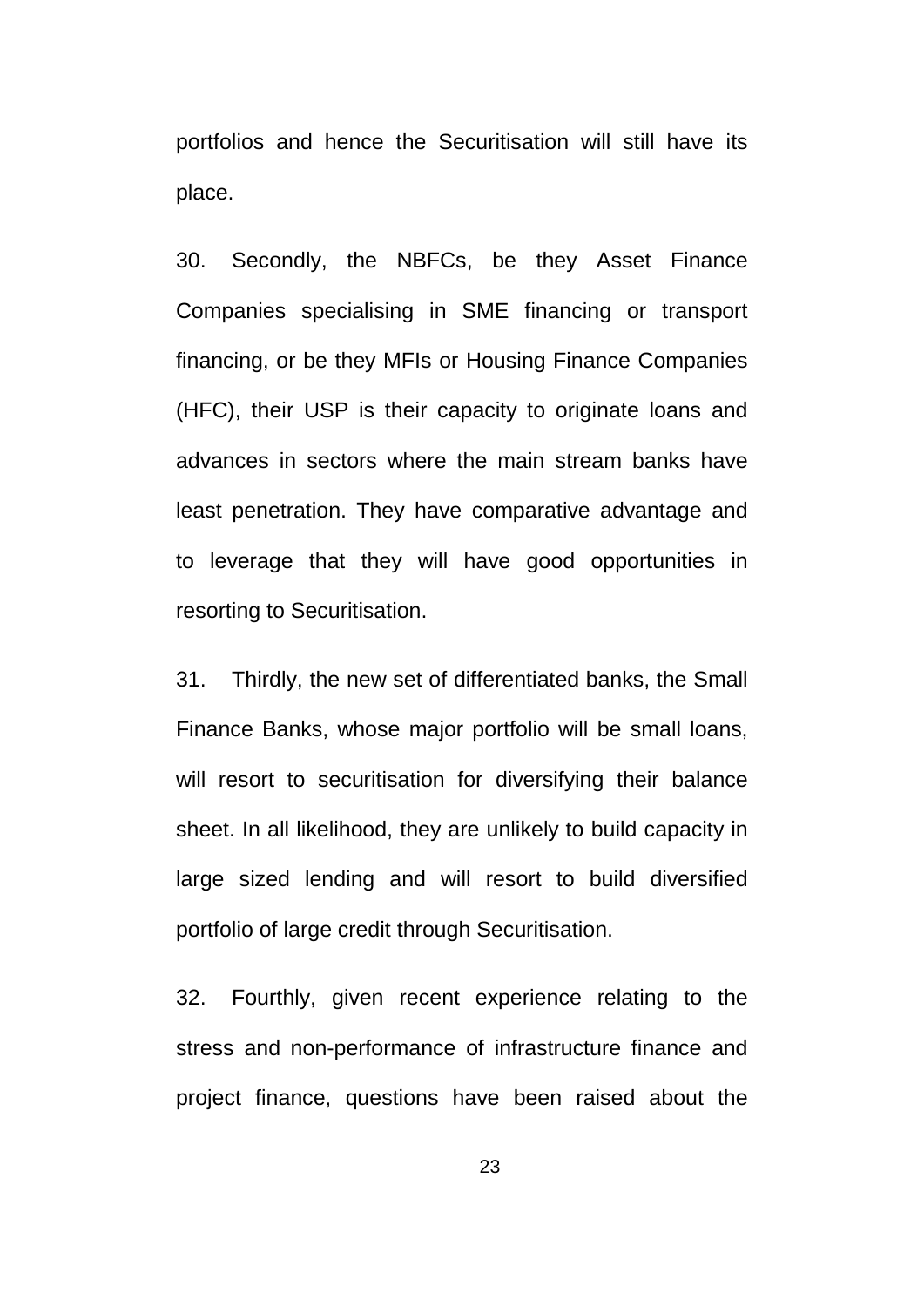capacity of other than large banks in the credit appraisal of such large credits. This can compel these banks to participate in large infrastructure and project credits through Securitisation *after* the project has taken off, rather than participating through consortium or multiple banking arrangement *before* the cash flows have emanated.

33. For these to happen, there is a need for a change in the mind set and attitude of banks and financial institutions, including the NBFCs.

34. These institutions should reflect on the following questions:

- Are we good in originating or holding?
- Do we have deep pockets?
- Do we find value in continuous turning over, or in holding on without growth?
- For diversification, do we build our entire portfolio or acquire a part?
- Should we build capacity in all segments of credit or focus on the best suited?